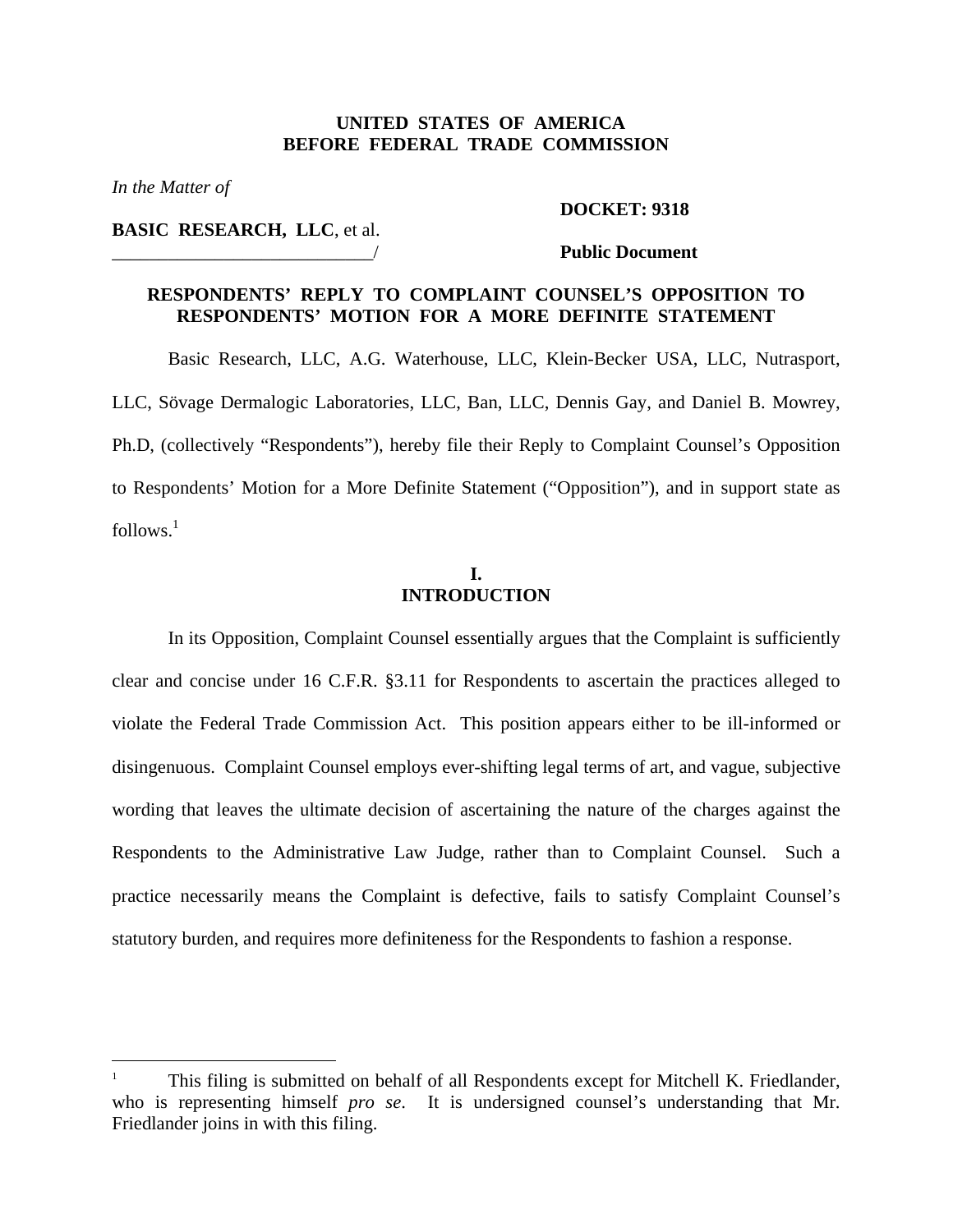## **II. RELEVANT FACTS**

On June 28, 2004 Respondents filed their Motion for More Definite Statement ("Motion") because the Complaint failed to define key elements of the operative allegations. These elements included the terms "reasonable basis," "rapid," "substantial," "visibly obvious," and "causes." As a result of the indefiniteness of these terms, Respondents asserted that they are unable to appreciate with "reasonable definiteness of the type of acts or practices alleged to be in violation of the law." 16 C.F.R. 3.11(c).

On July 8, 2004, Complaint Counsel filed their Opposition to Respondent's Motion. The Opposition advanced several arguments to support the propriety of the Complaint, including the contention that it is in compliance with 16 C.F.R. 3.11, and that the vagueness of the legal terms can be remedied by research or discovery. However, neither argument cures the flaws highlighted in Respondents' Motion.

# **III. ARGUMENT**

Respondents stand accused of certain deceptive or unfair practices as set forth in the Complaint. Complaint Counsel's position is that Respondents' Motion should be denied because the standards set forth in the Complaint are so well understood as to not require further definition. Indeed, the Opposition suggests at four separate places that "discovery" will cure any ambiguity and that the Administrative Law Judge inevitably will decide what the Commission meant by the words "reasonable basis," "substantial," "rapid," "visibly obvious," and "causes." In asserting this position, Complaint Counsel attempt to side-step their duty to properly articulate standards against which the Respondents' conduct can be measured.

Simply stated, to frame a defense in this case Respondents need to understand with clarity what legal benchmarks they are accused of violating. Litigation inherently is a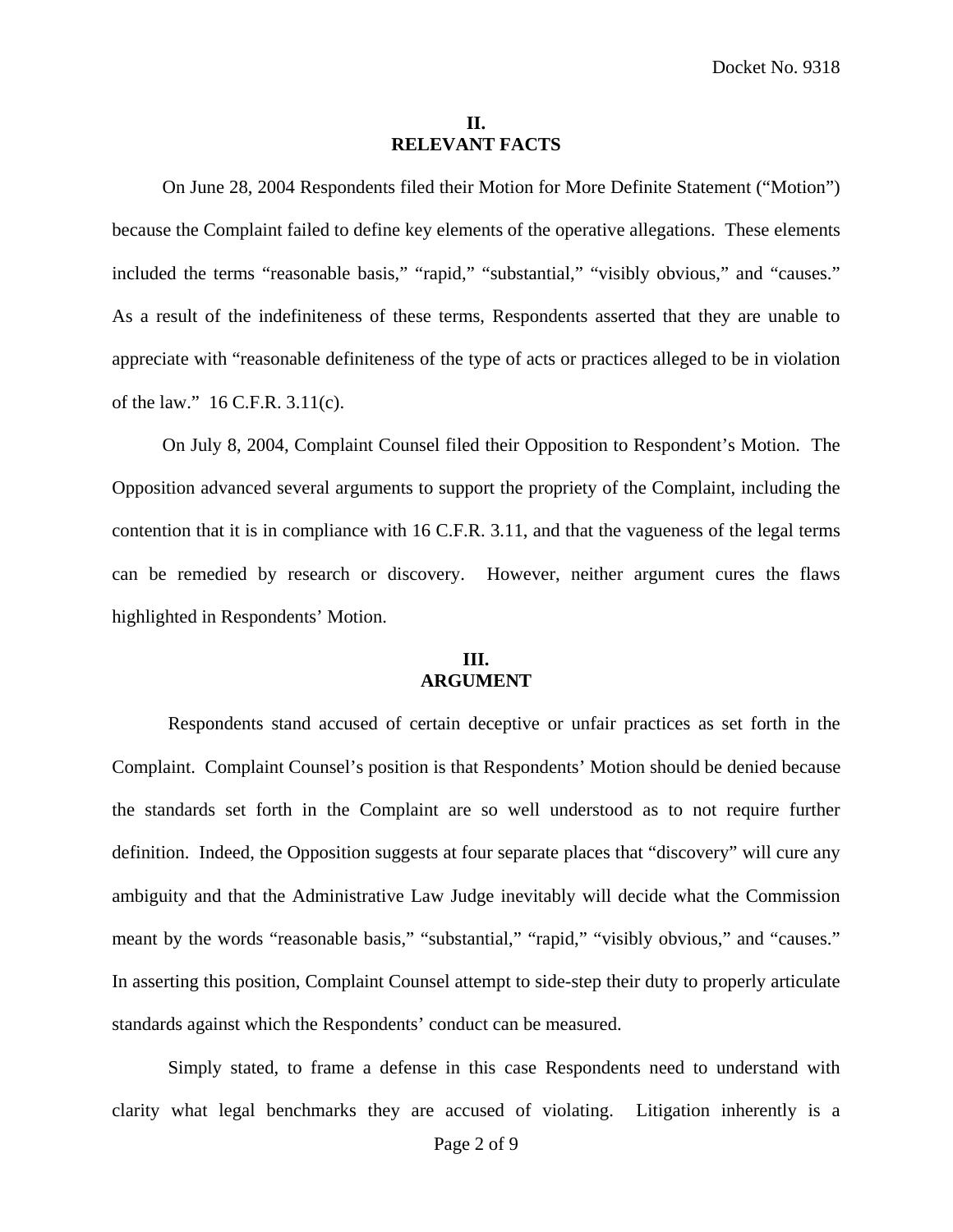comparative analysis. The accusing party asserts a violation of a known standard and the defending party is left to explain why the articulated standard was not breached or violated. On behalf of the accusing party in this matter, Complaint Counsel must articulate with clarity those standards they claim the Respondents have violated. In the absence of such particularity, Complaint Counsel will have the freedom to shift their theories upon a whim and Respondents will be frustrated in their ability to prepare and present a defense.

# **1. The Term "Reasonable Basis" Is Not Adequately Defined**

With respect to each of the products involved, the complaint alleges that the Respondents lacked a "reasonable basis" for including various representations in their advertisements. The Opposition states that the meaning of "reasonable basis" ". . . has been established over time through jurisprudence and other materials." *See*, Opposition, page 7. The Opposition, however, then cites various authority in support of the conclusion that the reasonable basis requirement is "determined on a case-by-case basis" such that "this Court [sic.] will determine the meaning during the course of the proceedings." *See*, Opposition, page 7.

The flaw in Complaint Counsel's logic is self-evident. If, as their Opposition contends, the meaning of the phrase "reasonable basis" is "well-established," it simultaneously cannot be the case that "this Court [sic.] will determine the meaning during the course of the proceedings." *See*, Opposition, page 8. To the contrary, such logic establishes that the phrase is *not* welldefined. Moreover, if the Administrative Law Judge is left to determine the meaning of the standard, Complaint Counsel essentially has shifted to the Administrative Law Judge the burden to inform Respondents what constitutes the standard they allegedly failed to meet.

In their Opposition, Complaint Counsel repeatedly contend that they have met the minimum pleadings standards required under FTC jurisprudence. However, if the pleading standards mean anything, they must require a Complaint to provide notice of Respondents'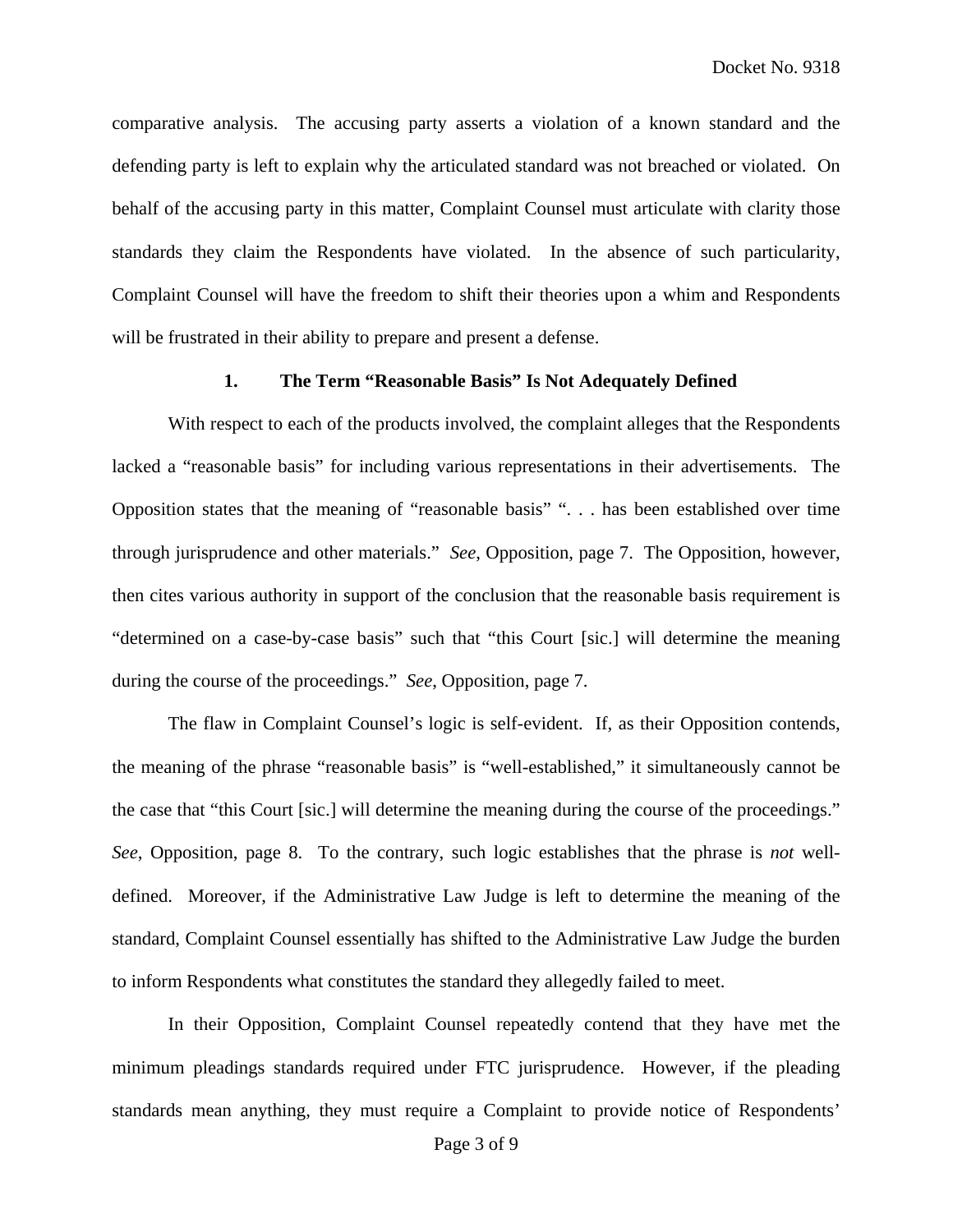alleged behavior, but also, notice of how that behavior "violates the law." Otherwise, Respondents are given the impossible task of predicting, in their answer and going forward, at what point their behavior allegedly became unlawful. Until Complaint Counsel define the particulars of what substantiation was needed to constitute a "reasonable basis" for the challenged advertisements, Respondents are unable to evaluate, defend, and prepare their case.

Indeed, Complaint Counsel's own authority establishes that the Commission bears the burden of alleging and proving in each case the amount of substantiation required to constitute a "reasonable basis." For example, the Opposition cites *Pfizer Inc.,* 81 F.T.C. 23 (1972). *See*, Opposition, page 8. With respect to simple claims of efficacy, "*Pfizer* holds that the *Commission itself* may identify the appropriate level of substantiation for ads that do not expressly or impliedly claim a particular level of substantiation." *Thompson Medical Co. v. FTC,* 791 F.2d 189, 194 (D.C.Cir.1986), *cert. denied,* 479 U.S. 1086, 107 S.Ct. 1289, 94 L.Ed.2d 146 (1987) [emphasis added]. With respect to claims that are more specific, the advertiser must possess the level of proof claimed in the advertisement. However, "[i]f the claim is more general, but nevertheless constitutes an establishment claim, *the FTC will specify* the nature and extent of substantiation that will support the claim." *Thompson Medical Co.,* 791 F.2d at 194 [emphasis added].

Thus, in this case, if the Commission believes that a "reasonable basis" requires particular types and amounts of information, Complaint Counsel should be required to allege the particulars in the Complaint. With these particulars the Respondents can commence their defense with a clear understanding of alleged shortcomings in their substantiation. In the absence of such particulars, Complaint Counsel are unconstrained to argue – in the face of whatever proof the Respondents offer – that a "reasonable basis" in this matter requires something more than what the Respondents have tendered. Respondents should not be forced to defend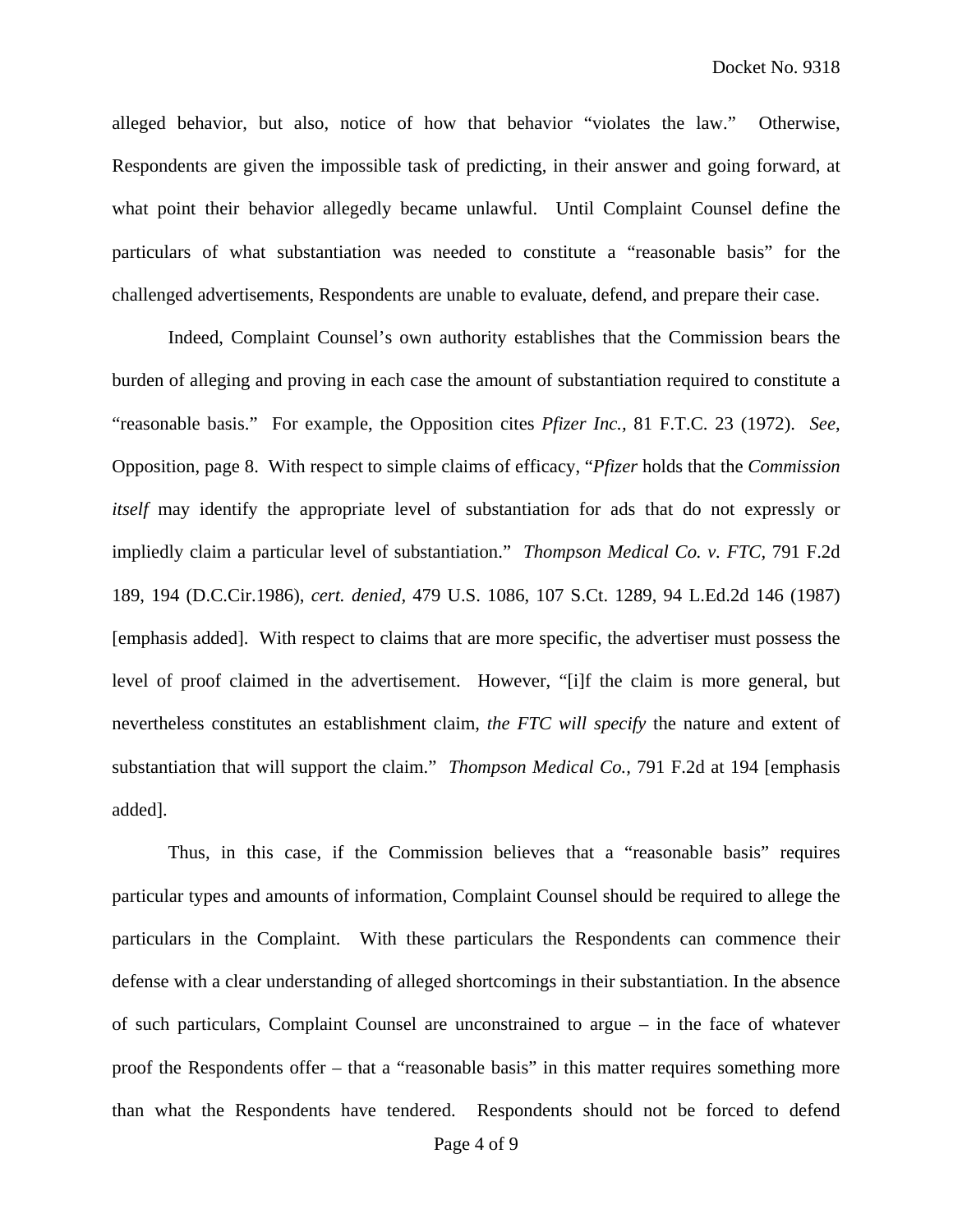themselves against a moving target. The Complaint should state the benchmark against which Complaint Counsel will request the Administrative Law Judge to measure the adequacy of Respondents' substantiation.

# **2. The Meaning Of The Terms "Rapid***,***" "Substantial" and "Visibly Obvious" Are Amorphous Terms Subject To Multiple Meanings**

With respect to Respondents' objections to the terms "rapid," "substantial" and "visibly obvious," the Opposition contends that the accused advertisements either use these exact terms, or that they imply them, and as such, their meanings should be understood. *See*, Opposition, page 8. As a threshold matter, none of Respondents' advertisements use these exact terms. Where Respondents use similar terms, the objections either are predicated on the *manner* in which the Complaint uses these terms to in the allegations, or the fact that the selection of new, albeit similar terminology, necessarily attaches new meaning beyond what explicitly was stated in an advertisement. In sum, what Complaint Counsel fail to appreciate is that the terms in question form the operative allegations in the Complaint. As such, Respondents are entitled to know their intended usage and definition.

# **a. The Terms "Substantial" And "Rapid"**

Respondents' Motion pointed out that Complaint Counsel's failure to define the terms "Substantial" and "Rapid" – both of which are subjective and relative – leaves Respondents without an adequate benchmark, provides no guidance as to what is objectionable, and fails to adequately place Respondents on notice of the acts of which they stand accused.

Complaint Counsel nevertheless claim that "Substantial" and "Rapid" are clear because Respondents used the term "significant," along with a mélange of words that imply that fat loss will be quick and/or fast. *See*, Opposition, page 9-10. Why did the Complaint not simply use the same term Respondents uses: "significant?" Regardless of the reason, the fact that the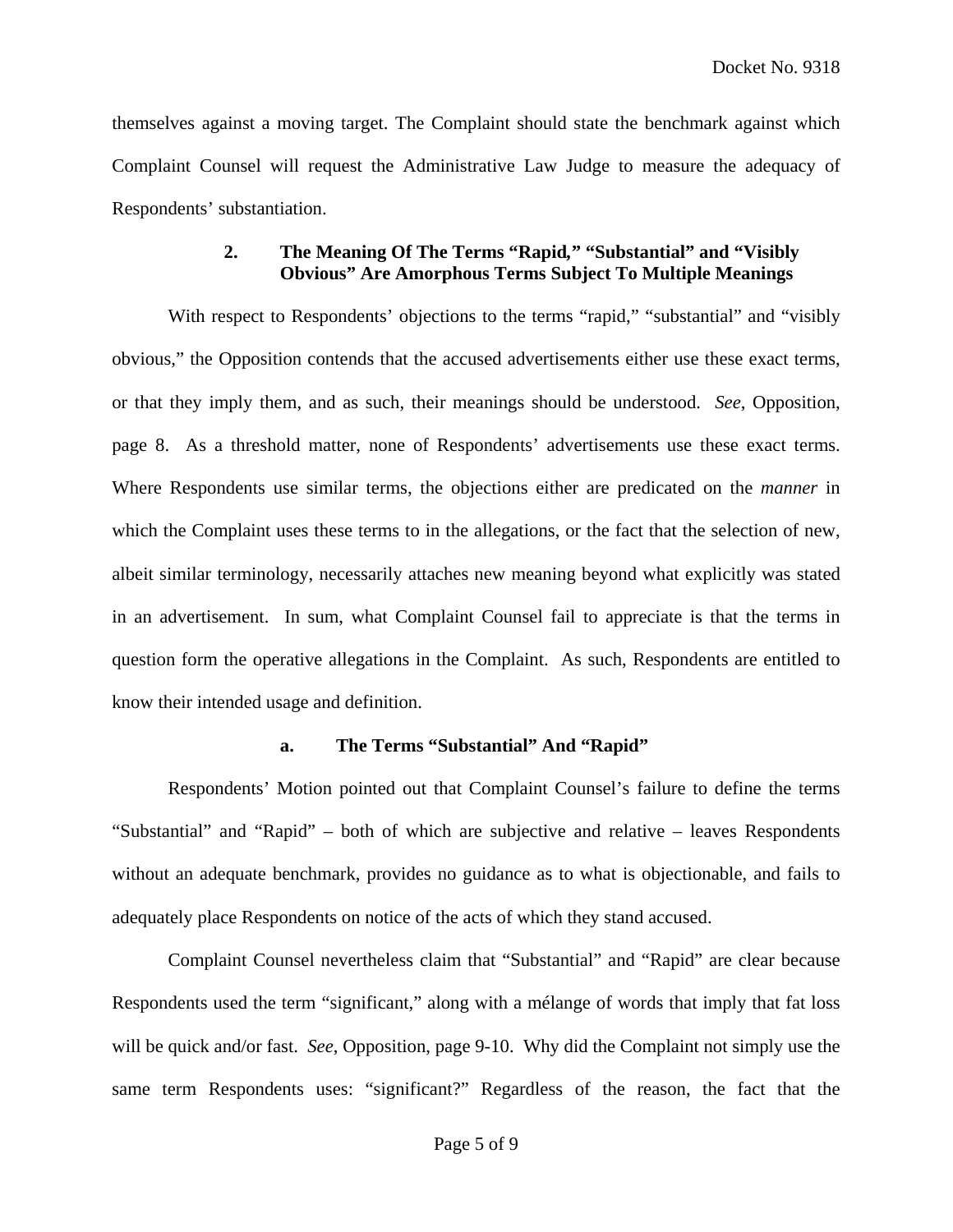Commission chose to use different terminology necessitates further definition. At present, Respondents are not aware of whether they have been accused of making representations concerning the loss of 5, 10, 20, 30, 50 pounds or more, over the course of one day, one week, one month, or more. Respondents are entitled to such information before they are forced to respond.

# **b. The Terms "Visibly Obvious" And "Causes"**

The Opposition filing expresses incredulity over question about the definition of the terms "Visibly Obvious" and "Causes." As best understood, this incredulity stems from the fact that these terms are, once again, "derived" from Respondents' advertisements. Accordingly, with similar reasoning to that set forth above, the manner in which the term "Visibly Obvious" is used fails to provide notice from whose perspective the Commission expects Respondents to defend the claim. As such, Respondents are incapable of formulating an appropriate and complete response, much less to understand the specific claims against them in relation to this term.

With respect to the term "Causes," the Opposition filing mistakenly assumes Respondents' objection is predicated on a legal causation argument. *See*, Opposition, page 10, *citing*, *Palsgraf v. Long Island Railroad Co.*, 248 N.Y. 339 (1928). To the contrary, Respondents objection is predicated on the fact that the term is susceptible of multiple meanings. In the context of efficacy claims, for example, it is possible that a "Cause" may be contributory or exclusive. Absent further clarification Respondents cannot know upon which definition the Commission is relying.

### **c. The Term "Clinical Testing"**

The Opposition also dismisses Respondents' objection to the accusations concerning their reliance on "Clinical Testing" because the advertising in question uses the term "clinically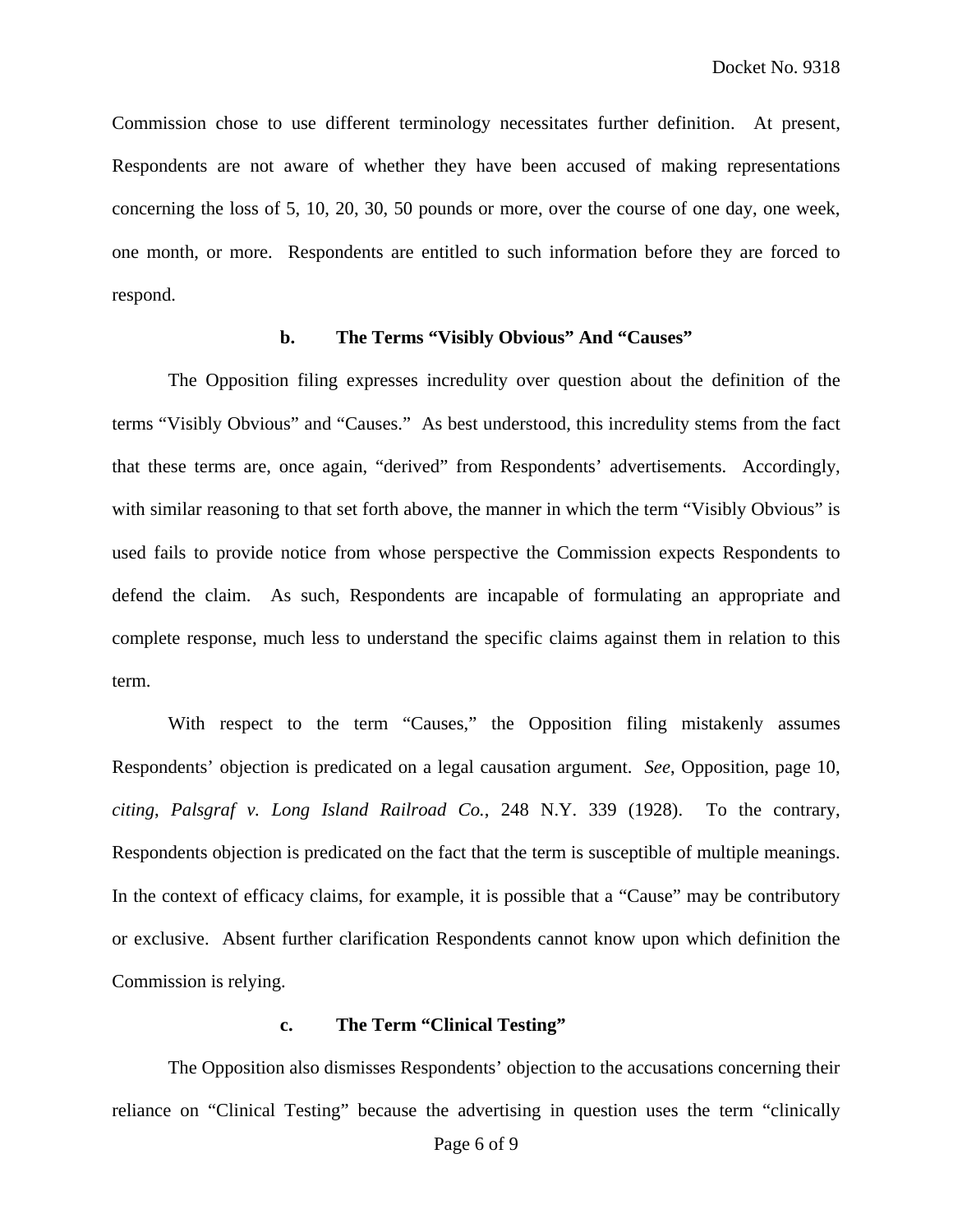established." Respondents respectfully submit that Complaint Counsel missed the point. Simply because the term may be capable of some definition, does not mean it is clear and concise enough to satisfy pleading obligations.

Respondents' Motion made clear that the context for seeking a more definite statement concerning the term "clinical testing" was the allegation that such testing "does not prove" certain claims. For example, in paragraph 26 the Commission states, "…published, clinical testing does not prove that Tummy Flattening Gel causes rapid and visibly obvious fat loss in areas of the body to which it is applied." Respondents asserted that this allegation fails to inform them concerning the nature of the perceived failure of proof. It is wholly unclear whether Respondents are because accused of: (i) relying on clinical testing that does not exist; (ii) relying on clinical testing that exists, but is inadequate; (iii) relying on clinical testing where contrary clinical test exist; or (iv) something else. Clarification is needed.

## **IV. CONCLUSION**

Based on the foregoing, Respondents respectfully request the Administrative Law Judge to require Complaint Counsel to better define the operative allegations in the Complaint.

> Respectfully submitted, Attorney for Respondents,

 $8$ phan  $\epsilon$ . Nagin

 Stephen E. Nagin Nagin, Gallop & Figueredo, P.A. 3225 Aviation Avenue Miami, Florida 33133-4741 Telephone: (305) 854-5353 Facsimile: (305) 854-5351

Dated: July 13, 2004  $\qquad \qquad \text{By:}$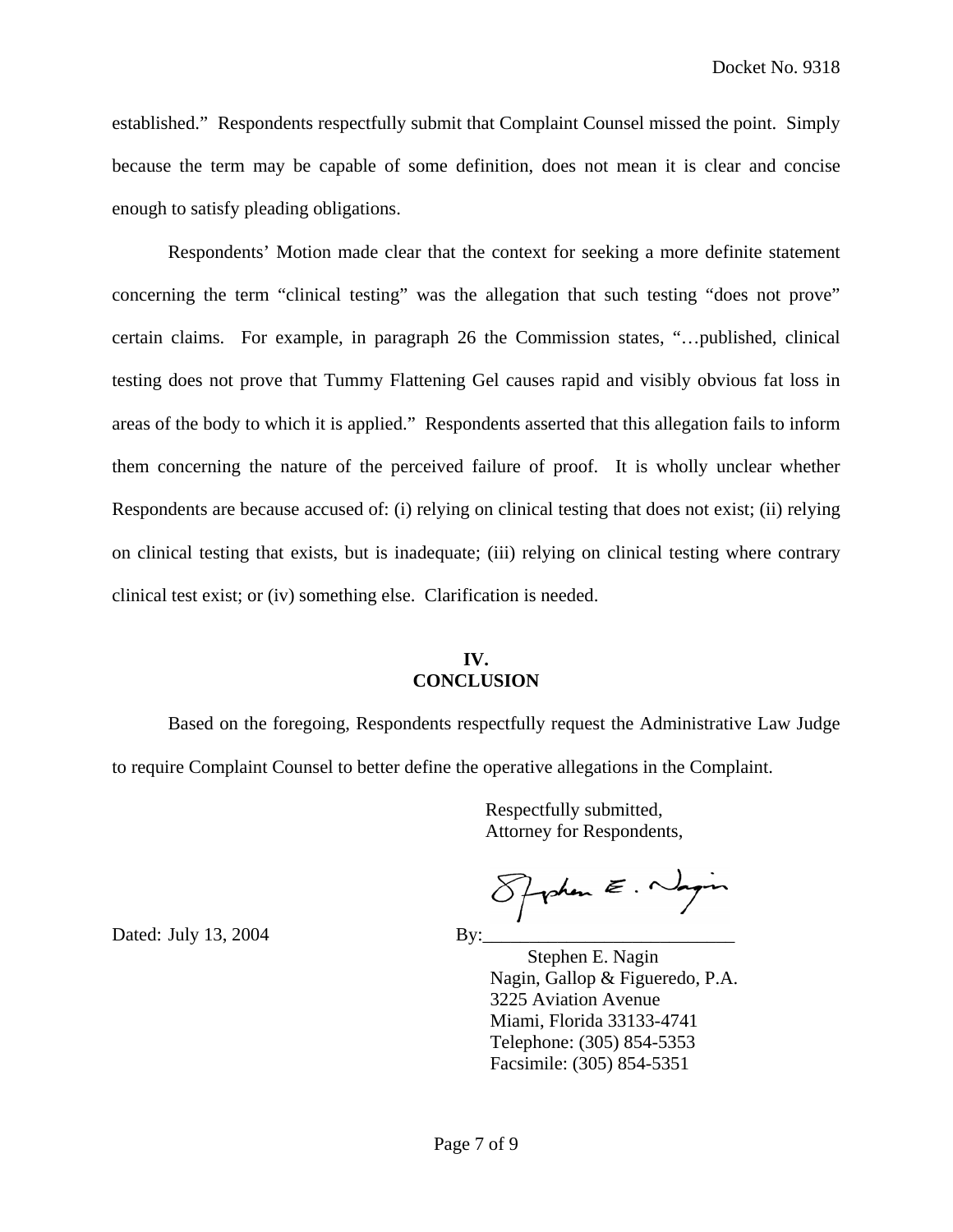# **CERTIFICATE OF SERVICE**

I CERTIFY that a copy of the foregoing Reply to Complaint Counsels' Opposition to

Respondents' Motion For A More Definite Statement was provided this 13<sup>th</sup> day of July, 2004 as

follows:

(1) The original and one (1) copy by hand delivery to **Donald S. Clark**, Secretary, Federal Trade Commission, Room H-159, 600 Pennsylvania Avenue, N.W., Washington, D.C., 20580;

(2) One (1) *electronic copy* via e-mail attachment in Adobe® ".pdf" format to the **Secretary** of the FTC at **Secretary** @ftc.gov;

(3) Two (2) copies by hand delivery to **Administrative Law Judge D. Michael Chappell**, Federal Trade Commission, Room H-106, 600 Pennsylvania Avenue N.W., Washington, D.C. 20580;

(4) One (1) copy via *e-mail attachment* in Adobe® ".pdf" format to Commission **Complaint Counsel**, **Laureen Kapin** [LKAPIN@ftc.gov], **Walter C. Gross** [WGROSS@ftc.gov], **Joshua S. Millard** [JMILLARD@ftc.gov], **Robin Richardson**  [RRICHARDSON@ftc.gov], and **Laura Schneider** [LSCHNEIDER@ftc.gov], with one (1) *paper courtesy copy* via U. S. Postal Service to **Laureen Kapin**, Bureau of Consumer Protection, Federal Trade Commission, Suite NJ-2122, 600 Pennsylvania Avenue, N.W., Washington, D.C., 20580;

(5) One (1) copy via U. S. Postal Service to **Elaine Kolish**, Associate Director in the Bureau of Consumer Protection, Federal Trade Commission, 600 Pennsylvania Avenue, N.W., Washington, D.C. 20580

(6) One (1) copy each via United States Postal Service, separately, to each **Respondent** c/o the Compliance Department, Basic Research, LLC, 5742 West Harold Gatty Drive, Salt Lake City, Utah 84116.

Spoken E. Nagin  **\_\_\_\_\_\_\_\_\_\_\_\_\_\_\_\_\_\_\_\_\_\_\_\_\_\_**